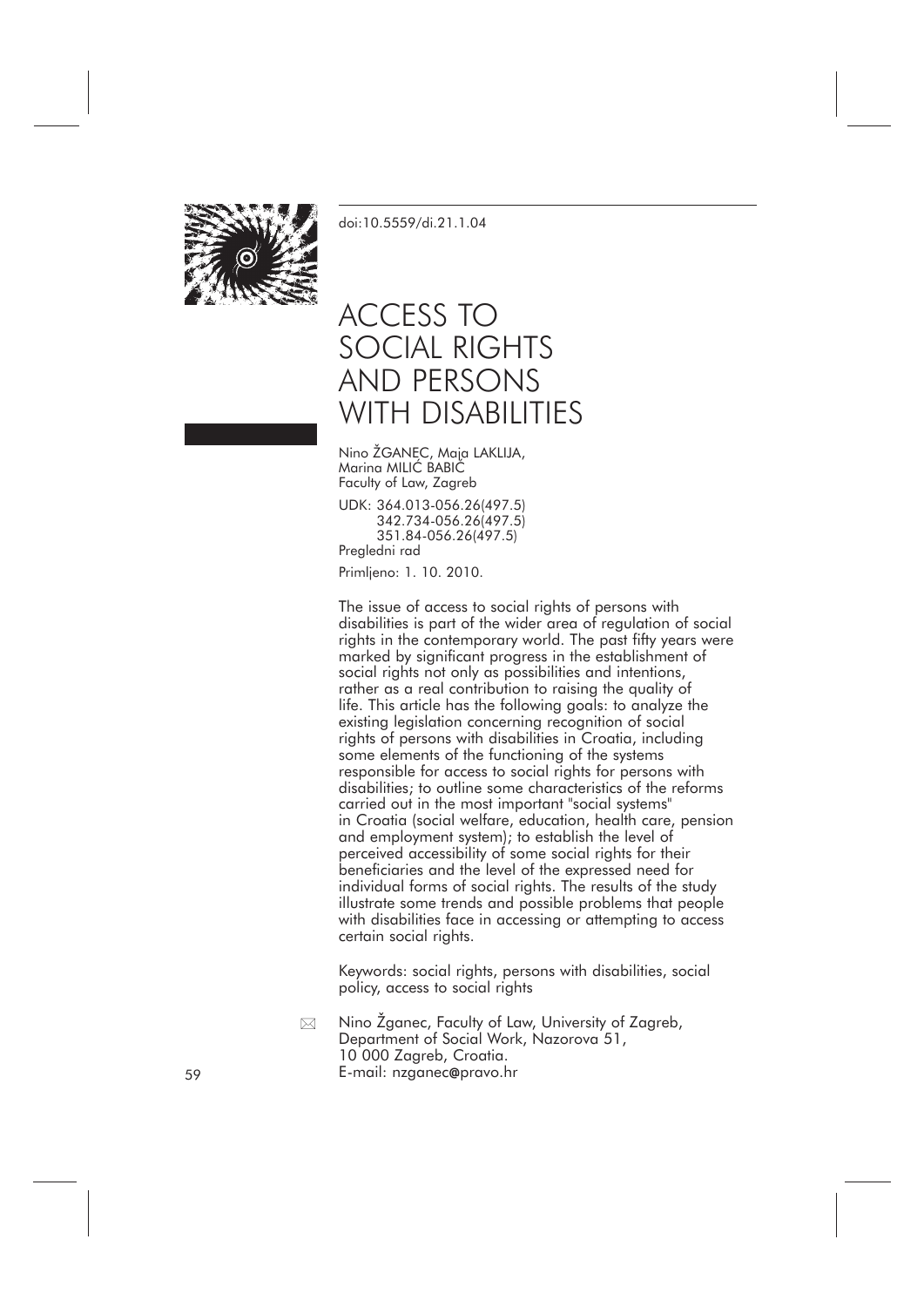#### **INTRODUCTION**

#### **The Origin, Concept and Notion of Social Rights**

In the past fifty years, throughout the world – and, particularly, across Europe – we have witnessed a progress being achieved in the introduction and promotion of social rights. In 1961, the Council of Europe passed the European Social Charter, thus indicating that social rights were to constitute the backbone of the efforts for achieving social cohesion in the European Union (EU) and that the Council itself were to play a major role in establishing a general code of economic and social rights (Daly, 2002). The development of social rights as an institutionalized form of social security of citizens has been gradual. As Marshall (1994, according to Puljiz, 2004, 4) points out, "Western Europe first saw the emerging of civil rights (in the 18th century), then political rights (in the 19th century) and, eventually, social rights (in the 20th century). "Social rights" is not an unambiguous notion because numerous interpretations are used in its definition. However, since we are talking about rights, it is usually interpreted as "provisions contained in laws or in other forms, enabling fulfillment of people's social needs and promotion of social cohesion and solidarity; social rights include social protection, housing, employment, health care and education" (Daly, 2002, 15). Sajo (2005) points out that there is a "significant flexibility" in the use of the term "social rights", with national legislations and numerous international documents being conducive to it, while application of codified law in different countries has resulted in various practices and traditions.

The European Social Charter and its Additional Protocol of 1988 guarantee fundamental rights, among which the rights of employees, rights of all members of a state and rights of certain groups (women, mothers, families, migrant workers and elderly) to a special protection outside labor relations can be singled out. The Revised Social Charter of 1996 also contains a series of new rights, such as the right of the elderly to social protection, right to protection from poverty and social exclusion and right to suitable housing at an acceptable price. One of its most important characteristics is the introduction of the concept of social rights as an obligation of the state and not as individual rights. This means that states are obliged to provide funds and mechanisms for undisturbed access to social rights and eliminate possible obstacles to such access. Moreover, states are expected to ensure continual improvement of standards in the area of social rights through the so-called "successive evaluation" procedure.

Besides the European Social Charter, the 1989 Charter of 60 the Fundamental Social Rights of Workers and the adoption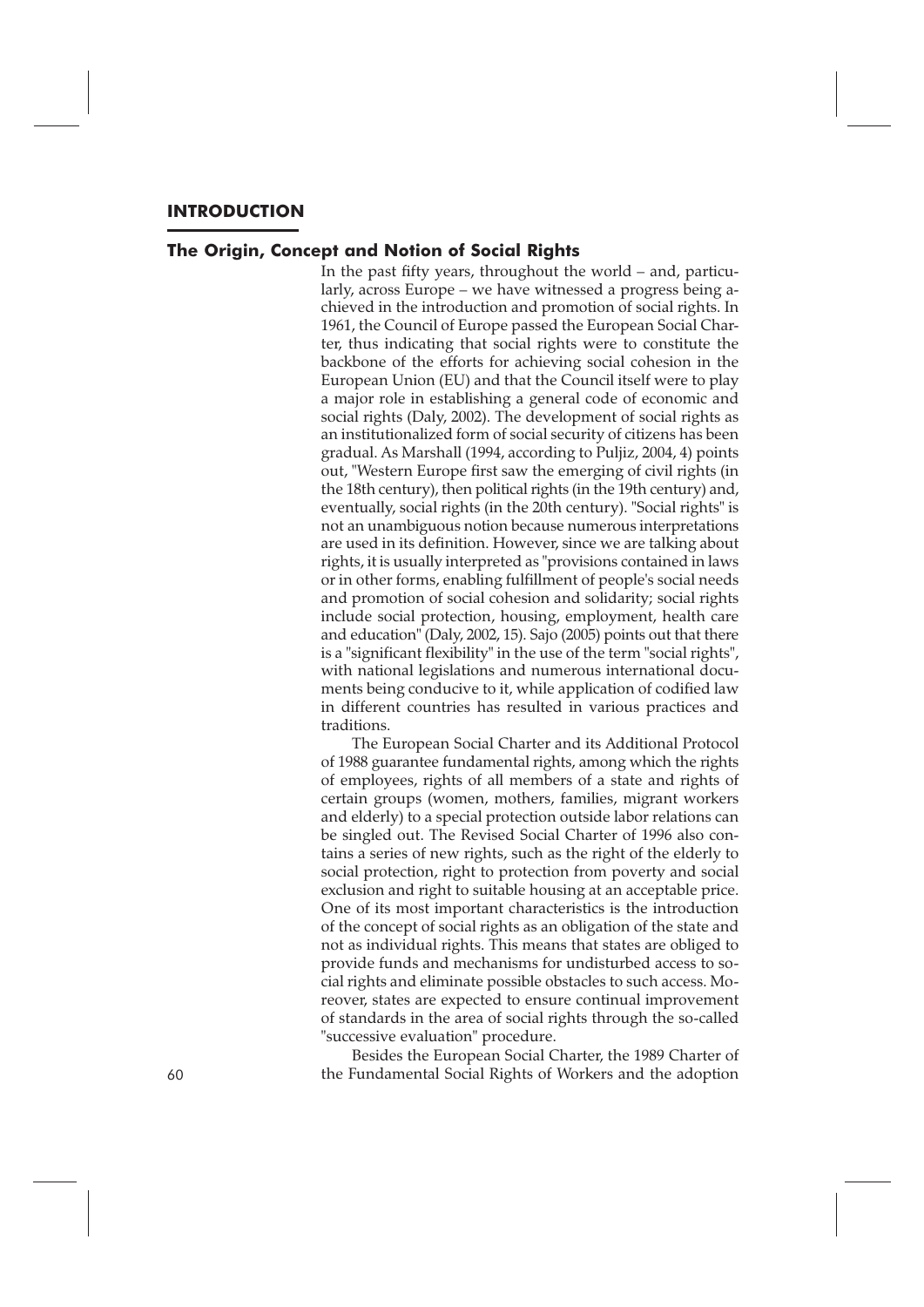ŽGANEC, N., LAKLIJA, M., MILIĆ BABIĆ, M.: ACCESS TO SOCIAL...

of the EU Charter of Fundamental Rights in 2000 have also made a considerable contribution to the establishing of social rights in the EU.

Certainly, one of the most important characteristics of social rights is the presumed active and binding role of the state. By accepting social rights, the state guarantees its citizens that it will play an active role in financing and organizing services that will make social rights accessible on the central and local levels. This is what makes social rights different from civil or political rights because of their free exercise without the "interference" of the state. Further, while civil and social rights are considered absolute and immediate, social rights depend on the possibilities of a society in a given moment. Such a characteristic has contributed to the justifiability of civil and political rights on one hand and to the unactionability of some social rights on the other (particularly those social rights which are exercised on the basis of the discretion assessment of social services, e.g. social assistance) (Puljiz, 2004). The fact that a considerable number of verdicts in the area of social rights can be found in the European court practice is an indication of increased awareness of their importance not only for the creation and maintaining of social cohesion, but also for the economic stability and prosperity of modern societies. Besides in the above mentioned fundamental documents, the development of social rights can also be traced on a wider international level, particularly in the work of such international bodies as the UN, ILO, WHO and others. From the 1948 General Declaration on Human Rights to international treaties on civil, political, economic, social and cultural rights, social rights are becoming more and more focused on the protection of "vulnerable" social groups such as children, the elderly, persons with disabilities, women and others.

#### **Social Rights of Persons with Disabilities**

It is estimated that there are around 600 million persons with disabilities in the world, accounting for some 10% of the world population. When we talk about persons with disabilities, it should be mentioned they are not a homogenous, but very heterogeneous group in terms of the type or degree of disability and various distinguishing categories. Equally varying are the definitions of disability, which lead to different estimates of the number of persons with disabilities (ranging from 8 to 14% of the population in the EU countries). According to the 2001 census, there are 429,421 registered persons with disabilities in Croatia, accounting for 9.6% of the country's population. According to the definition of the Council of Europe 61 (1992, Article 3), disability is a "limited ability caused by phy-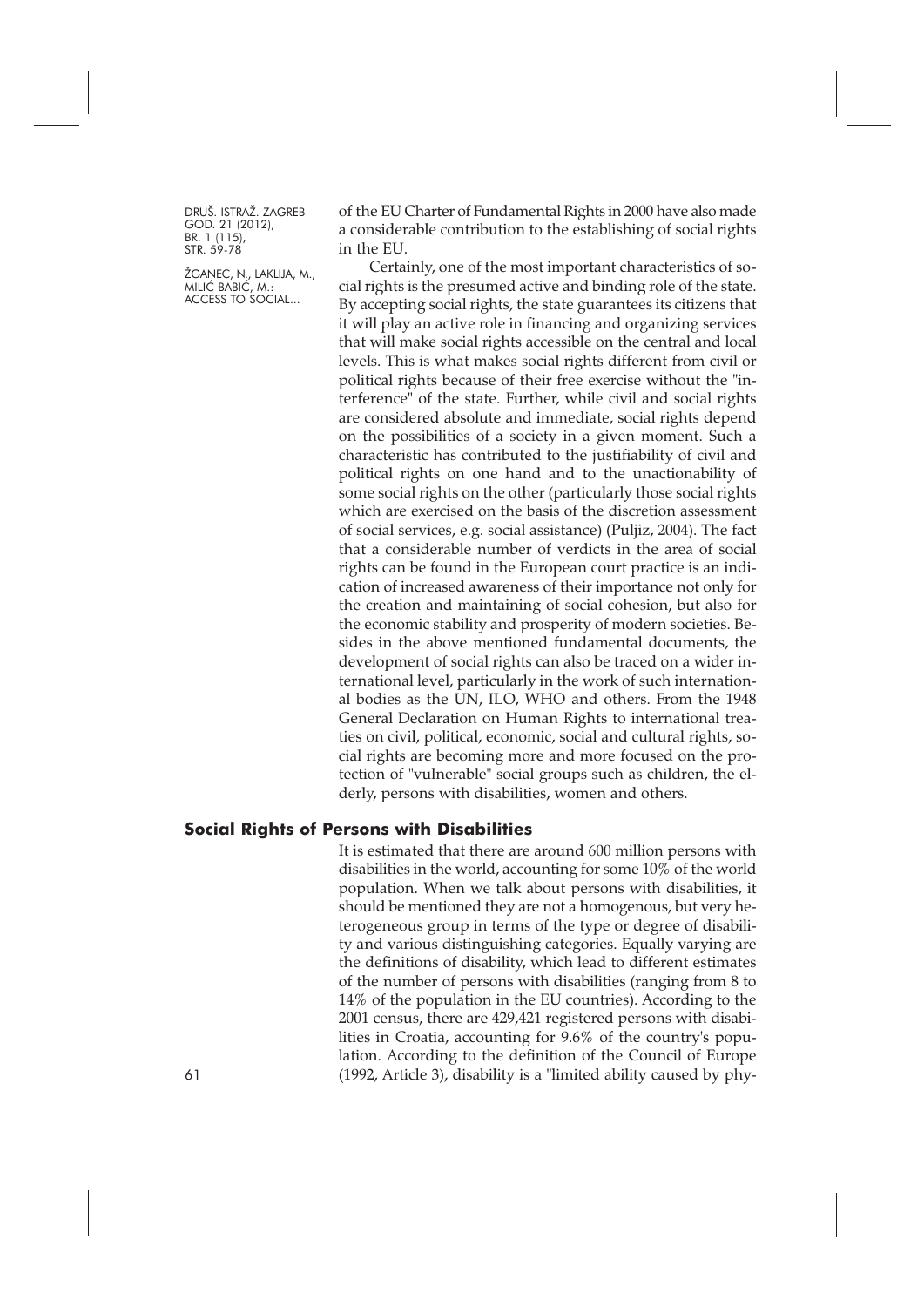ŽGANEC, N., LAKLIJA, M., MILIĆ BABIĆ, M.: ACCESS TO SOCIAL...

sical, psychological, sensory, social, cultural or other hindrances preventing persons with disabilities from being integrated and from participating in the life of family and community on the same bases as everyone else". Taking into account the Joint Report on Social Inclusion (European Commission, 2002, 10-11), we can talk about the "state of disability", where "disability represents one of the factors exposing people to the risk of poverty or situations in which they cannot fully participate in economic, social and political life".

Persons with disabilities should have rights and obligations equal to those of the remaining population; however, some of their rights have not been ensured, so their participation in social and public life is limited. States should, therefore, take action to equalize their rights with the rights of others and increase the community's awareness of persons with disabilities, focusing on their rights and needs, but also on their potentials. In accordance with the above, the UN, Council of Europe and EU recommend that their members should establish international cooperation in equalization of opportunities for persons with disabilities on global and regional levels. However, the most important of them is the 2007 Convention on the Rights of Persons with Disabilities.

Through its Constitutional Provisions and a series of laws and special programs, the Republic of Croatia has paid particular attention to the protection of social rights of persons with disabilities. Thus, the Croatian Constitution emphasizes that the state shall dedicate special concern to the protection of persons with disabilities and their inclusion into social life. It also mentions the right of physically and mentally challenged and socially neglected children to special care, education and provision, as well as the right of youth, mothers and persons with disabilities to special protection at work. The Republic of Croatia has also expressed its concern about persons with disabilities by ratifying the Convention on the Rights of Persons with Disabilities only a year after its adoption by the UN General Assembly.

#### **Financing of Social Rights**

Since social rights require a more active role of the state in organizing services and sources of financing required for their provision, such funds are planned in the state budget and local budgets and are collected through taxes and contributions. Sjoberg (1998) points out that, in the period from 1960 to 1993, transfers in the area of social security were increased from 7 to 16% of GDP in the OECD countries. The growth of social expenditure in those countries reflects the so-called "re-62 volution in growth of rights". The raising of standards of pro-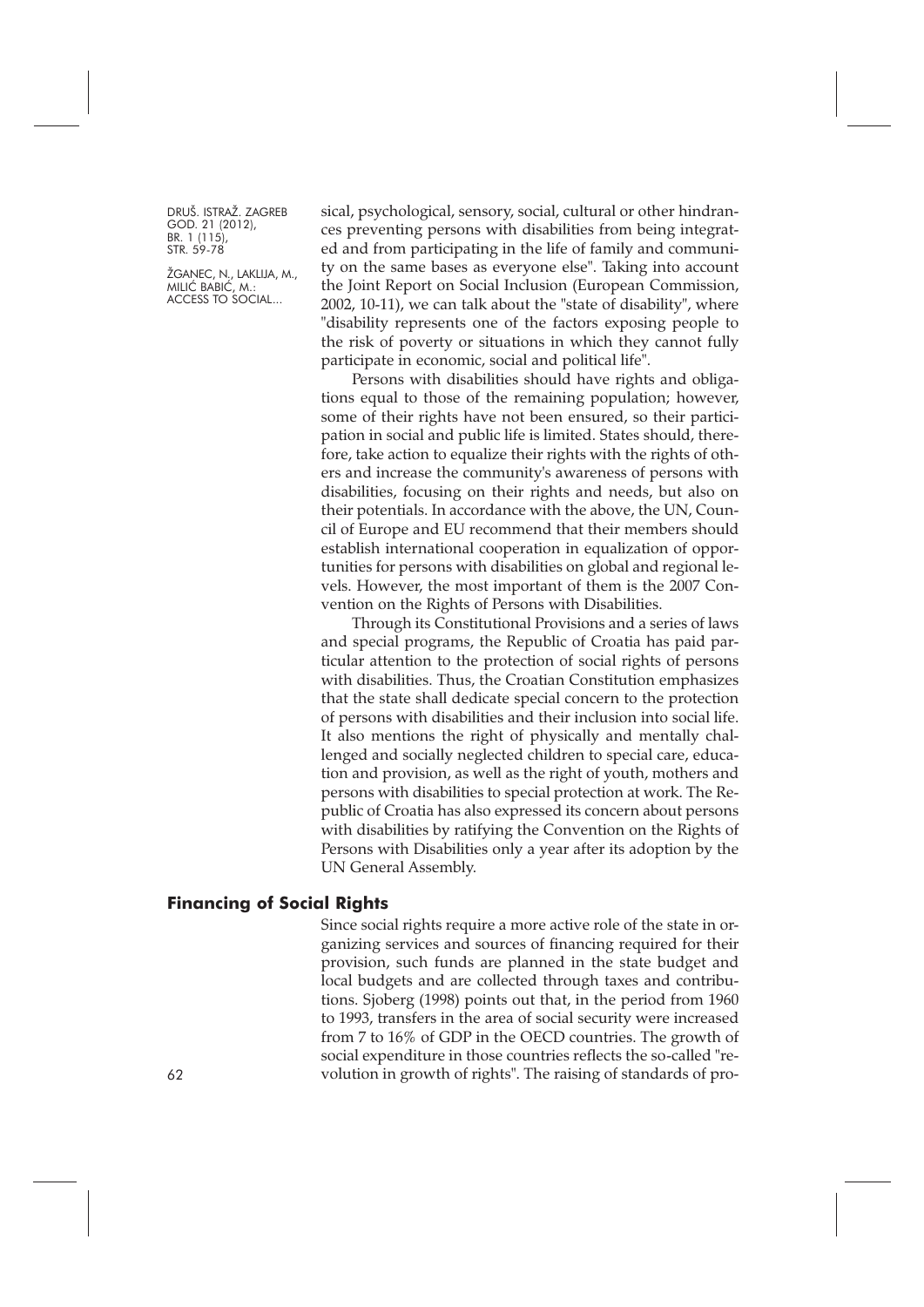ŽGANEC, N., LAKLIJA, M., MILIĆ BABIĆ, M.: ACCESS TO SOCIAL...

tection of social rights has led to increased social security of citizens, but also to increased cost of labor and total expenditure that society is "spending" on the social sphere (Sjoberg, 1998). In the past two decades, the financing of social rights has therefore come under pressure of the growing economic competition in the globalized world. The business sector has been exerting more and more pressure on the governments to reduce social expenditure and cost of labor and production. This is a trigger for social reforms that have to focus on the issue of further sustainability of the financing of social rights. The trends arising here are directed towards privatization or transferring of a part of social insecurity from state to an individual (Puljiz et al., 2005). Esping-Andersen (1990) talks about processes of decommodification, that is, reduction of citizens' dependence on market with assistance of state. However, as Puljiz et al. (2005, 162) point out, "the social reforms that have been taking place in the past period, which are characterized by a cost-reduction policy, have the opposite direction. We can call them recommodification in social policy". Recommodification means an increased dependence on market, increased individual responsibility and decreased social redistribution carried out by state. There is much talk about the need for decentralization of financing and governance, particularly in the countries with socialist legacy and highly centralized social services. Moreover, financial problems have in the past years led to new challenges in the financing of social rights and protection of individual social groups.

#### **Access to Social Rights**

The dynamic development of social rights is connected with the raising of the social security of citizens, but also with the challenges reflected in the barriers to their access to social rights. As Daly (2002, 33) points out, "barriers appear along the entire chain of social rights, from the form or declaration of rights to the processes, procedures and resources required for their realization to the situation of a beneficiary or potential beneficiary who is trying to exercise such rights". Besides, formal recognition of some social right does not necessarily guarantee its implementation in practice (Duffy, 1998). Numerous documents have not only a positive role, reflected in promotion and guaranteeing of social rights, but also a negative one that can be characterized as normative optimism or an endless list of rights that can rarely be realized to the full extent. Furthermore, it seems that obstacles sometimes constitute an integral part of the system of protection of social budget from abuse by its beneficiaries and their large number indicates the need 63 to create well laid out service-providing systems, as is argued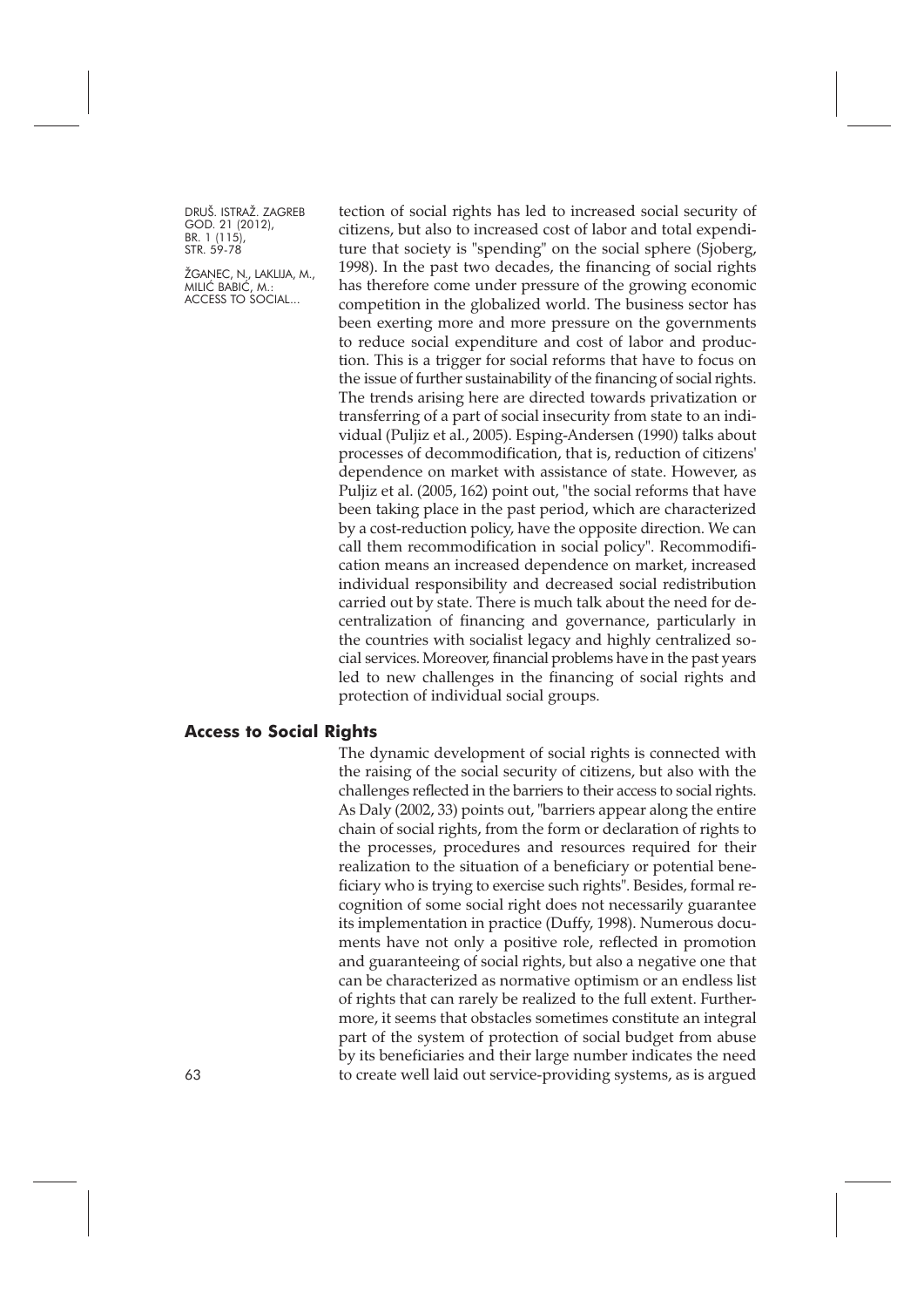ŽGANEC, N., LAKLIJA, M., MILIĆ BABIĆ, M.: ACCESS TO SOCIAL...

by the "integrated social services" concept (Munday, 2010). It should be noted here that growing negative and challenging attitudes toward social rights show neoliberal influences and tendencies that directly contradict the concept of social cohesion. This gives an exceptional importance to the efforts that the Council of Europe makes by encouraging projects directed toward the strengthening of social cohesion and building of a European social model that accepts the viewpoint that "economy cannot function in a social vacuum, so the basic goal of the strengthening of social rights is to reduce social and political differences and perturbations" (Daly, 2002, 27).

# **THE GOALS**

Taking as a starting point the attitude of the Council of Europe (Daly, 2002, 31) that the "access to social rights depends on: a) the expression, structural frame or form of rights; b) the process and procedures of efficient realization of rights or available resources for their realization, and c) situation, including the capability and available resources of potential holders of rights", this article has the following goals:

- 1) To analyze the existing legislation concerning recognition of social rights of persons with disabilities in Croatia, including some elements of the functioning of the systems responsible for access to social rights for persons with disabilities;
- 2) To outline some characteristics of the reforms carried out in the most important "social systems" in Croatia (social welfare, education, health care, pension and employment system);
- 3) To establish the level of perceived accessibility of some social rights for their beneficiaries and the level of the expressed need for individual forms of social rights.

#### **THE METHODOLOGY**

To achieve these goals, we will analyze the documents, primarily laws, national programs, strategies and reform-related documents. When establishing the level of accessibility of certain social rights for their beneficiaries, we will present the results of the survey that was conducted from December 2008 to December 2009 by the Department of Social Work at the Faculty of Law in Zagreb and Ministry of Family, Veterans' Affairs and Intergenerational Solidarity (MFVAIS). From a large 64 set of variables contained in the Questionnaire for Persons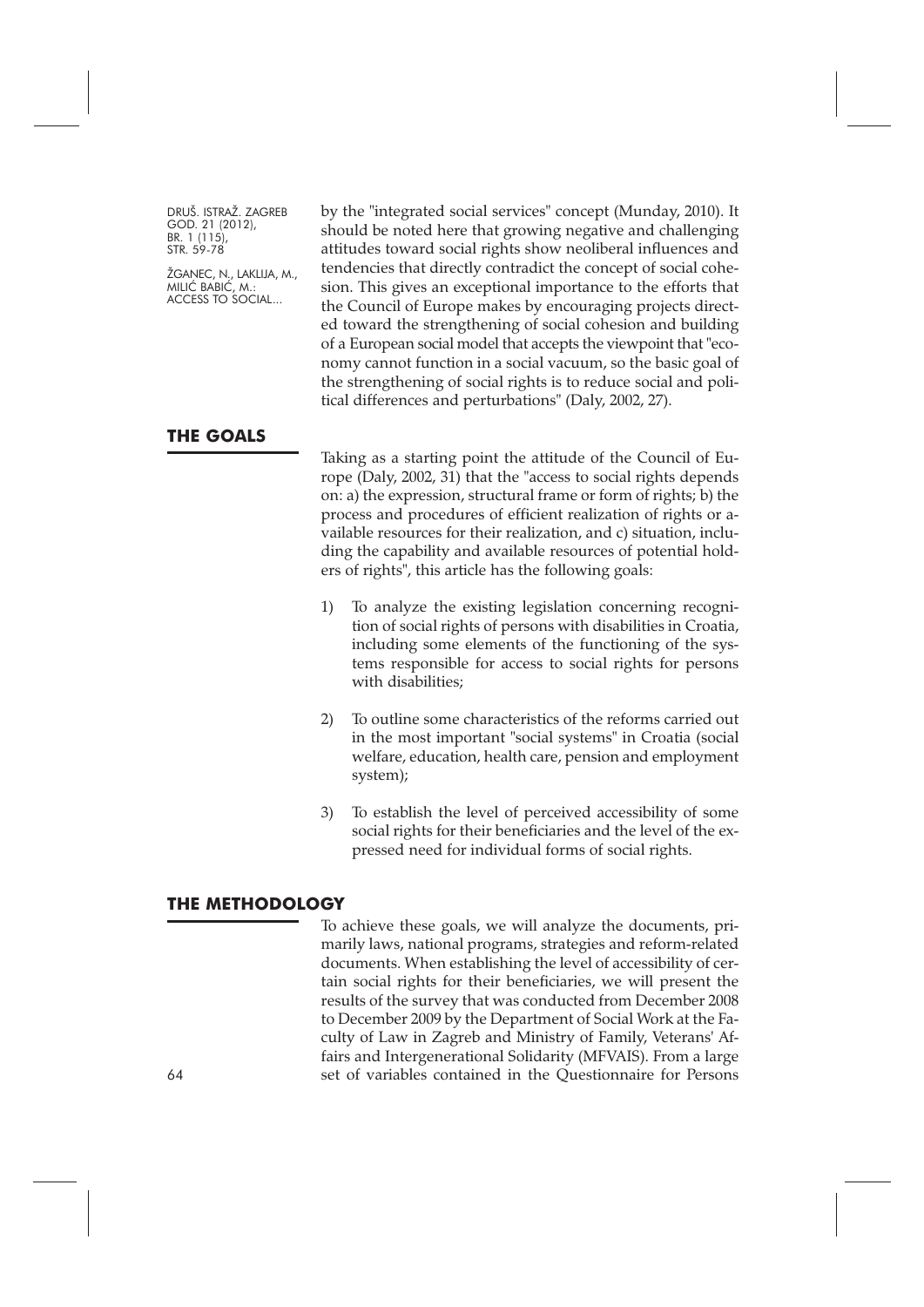ŽGANEC, N., LAKLIJA, M., MILIĆ BABIĆ, M.: ACCESS TO SOCIAL...

with Disabilities,<sup>1</sup> we have singled out those that are relevant to the area of social rights.2 The respondents who filled out the Questionnaire had to answer if they had used any of the forms of assistance and/or services offered  $(1=N_0, 2=N_0, 2N_0)$ fore and 3=I receive). They also had to say what forms of assistance they considered the most necessary (open question). The data were weighed by gender, age and education variables. The sample is structured as a probabilistic one and it comprises 391 adult persons with disabilities, of whom 49% are women and 51% are men. For a detailed description of the sample and methodology, see Leutar and Buljevac (2012).

In line with the goals that have been set, we will present an overview of the social rights of persons with disabilities envisaged either by special programs or by legal provisions and will take a look at some characteristics of the functioning of the reform of systems responsible for ensuring access to social rights and the challenges that this functioning is facing. As an illustration, we will link them with the results of the above mentioned survey.

#### **OVERVIEW OF SOCIAL RIGHTS OF PERSONS WITH DISABILITIES IN SOCIAL POLICY SYSTEMS IN CROATIA**

#### **Social Welfare**

<sup>1</sup> The authors of this questionnaire are Ph.D. Zdravka Leutar and Marko Buljevac.

<sup>2</sup> We thank prof. Leutar and colleague Buljevac who provided us with research database.

Under the law, social welfare is an activity of special interest for Croatia, ensuring and bringing about the assistance for fulfillment of the basic necessities of life of the socially vulnerable, feeble and other persons who cannot fulfill such necessities on their own or with the help of their families due to unfavorable personal, economic, social or other circumstances (Potočnjak and Vukorepa, 2007). Through the social welfare system, citizens are guaranteed fundamental security in terms of a social-protection network sensitive to the risks that can lead to deterioration of social, health or economic status. Social welfare activities have a key role not only in rehabilitation of the consequences of unfavorable living conditions, but also in prevention of situations that could affect social welfare. They have an important role of special state concern, underlined in the Constitution, for the protection of persons with disabilities and their inclusion into social life, as well as of families, children and other persons (The Constitution of the Republic of Croatia, 2001). The social welfare system was established by the 1997 Act which, after its specific implementation in wartime conditions, was amended to include the principles of subsidiarity, humanization, equality and solidarity (Učur, 2000). Some of the most important rights that persons with disabilities can exercise within the social welfare sy-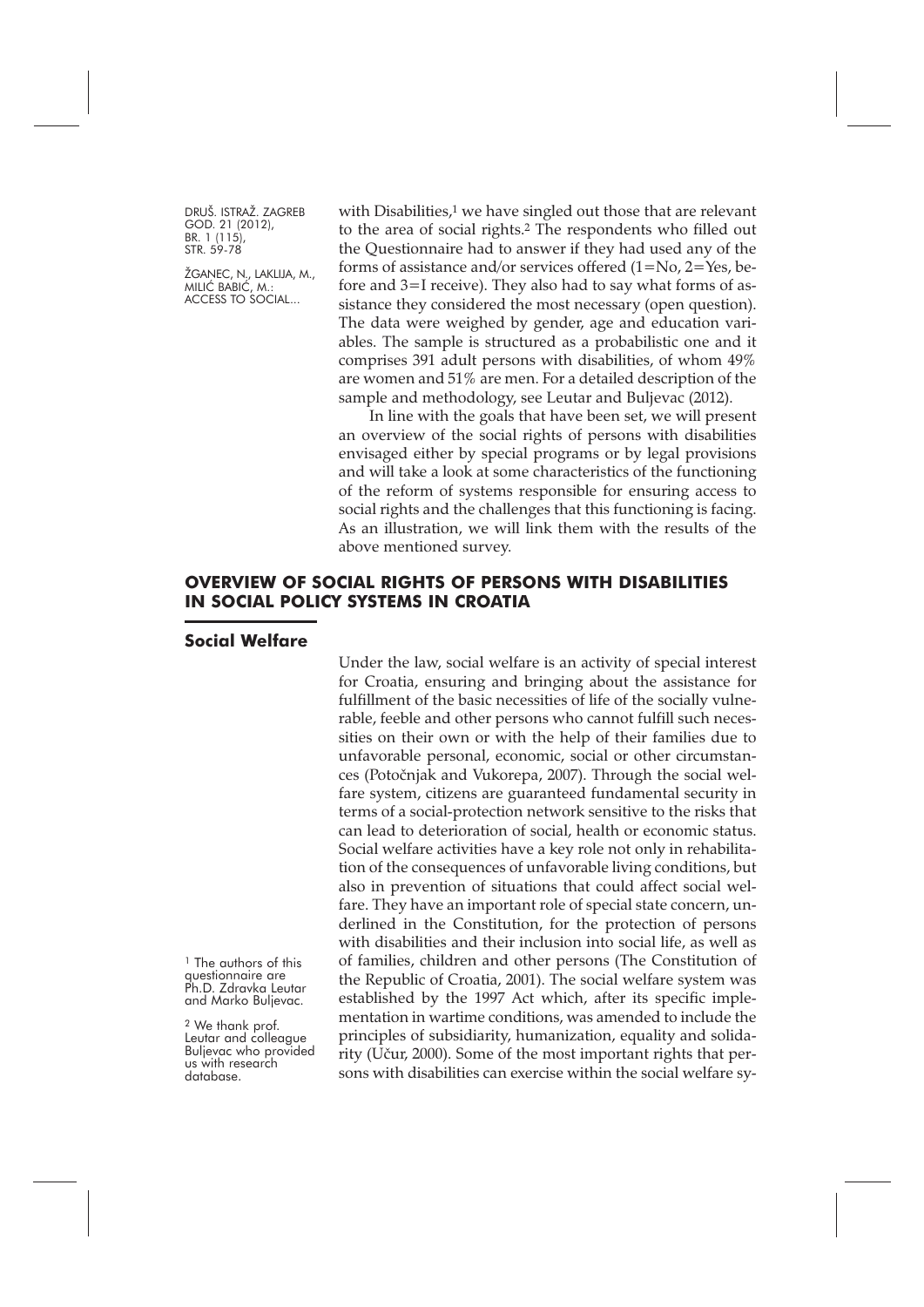ŽGANEC, N., LAKLIJA, M., MILIĆ BABIĆ, M.: ACCESS TO SOCIAL...

stem include the right to assistance- and carer-allowance, right to house-care allowance, right to personal disability allowance, right to become fit for independent living and work, right to a care outside one's family and right to the parent- -caregiver status (the latter being a newly introduced right that can be exercised by parents of children with serious disabilities). The above mentioned rights are related to persons with disabilities who, if statutory conditions are met, can also become beneficiaries of other rights from the social welfare system (e.g. counseling, one-time payments). Further, the Social Welfare Act sets forth the specific categories of social welfare beneficiaries: physically or mentally challenged children or adults, or children or adults with psychic diseases, elderly people and other persons who, due to permanent or temporary changes in their health condition, cannot satisfy their basic necessities of life. Social welfare activities are being carried out through a relatively widespread network of social services (social welfare centers), institutions and homes that provide services of permanent, weekly, day, or occasional care or organized housing. In the past decade, the Act has been amended several times and novelties have been introduced to the system of the rights of persons with disabilities, trying at the same time to raise standards and meet the needs that such persons have. While these, relatively frequent amendments to the Act have led to certain improvements in the access to social rights, they have also created new obstacles that the earlier mentioned report of the Council of Europe categorizes as belonging to the type of obstacles called "defining of rights and adequacy of legal and other measures of their implementation", "management and procedures" and "information and communication".

**Education**

In the context of access to social rights for persons with disabilities, education has a central role in making citizens fit to become full-fledged participants of life in the community and contributes to elimination of obstacles in access to social rights. Thus, the European Convention on Human Rights that emphasizes the right to education as a fundamental right of children and adolescents has been followed by many other documents emphasizing the right of developmentally challenged children to education. The same applies to the Convention on the Rights of the Child and European Convention on the Exercise of Children's Rights. The Croatian Constitution protects the rights of developmentally challenged children by establishing their right to special care, education and welfare. 66 The measures and activities that should follow the targeted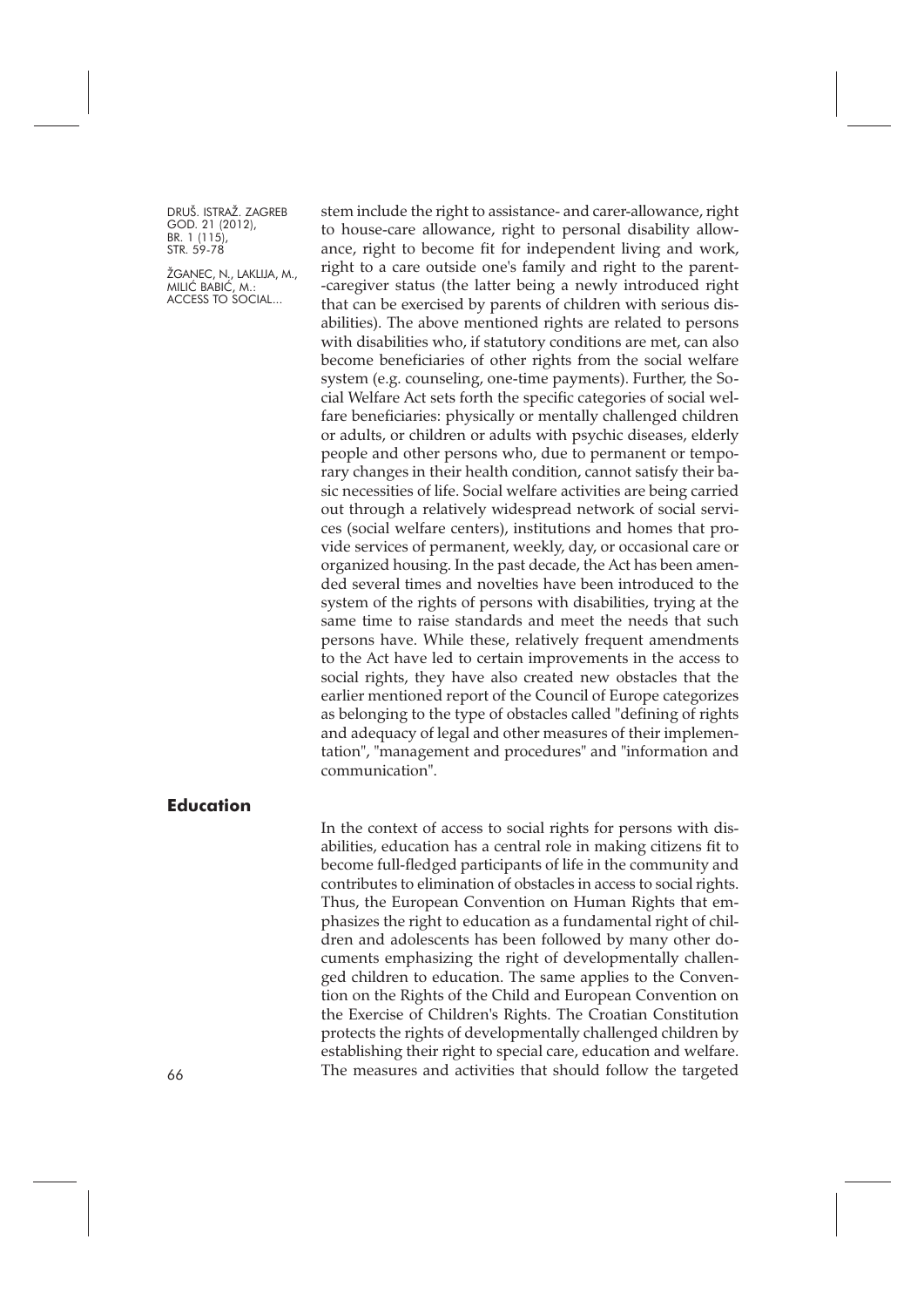ŽGANEC, N., LAKLIJA, M., MILIĆ BABIĆ, M.: ACCESS TO SOCIAL...

policy in the education system and the new ones that will ensure the rights of developmentally challenged children and persons with disabilities and improve and equalize the quality of the entire system were defined by the National Strategy of Equalization of Opportunities for Persons with Disabilities 2007-2015, brought into line with the Education Sector Development Plan 2005-2010, Development Strategy of the Vocational Education System in the Republic of Croatia 2008-2013 and the National Plan of Activities for the Rights and Interests of Children 2006-2012, as well as with relevant international documents. The 2008 Primary and Secondary Education Act contains the principles of non-discrimination in access to education and mentions developmentally challenged students while making a distinction between some categories of students. Special regulations identify the types of difficulties based on which a student is entitled to appropriate programs, special curriculum and special types of education. The Act reflects the legislator's intention to make a shift to so-called integrated education and gradual abolishing of the dual education system. In the context of respect for human rights, the problem lies in the fact that the education of certain categories of developmentally challenged children is taking place in educational units of the institutions functioning within the social welfare system – called education centers, currently attended by more than 1,600 developmentally challenged children and adults (Ministry of Health and Social Welfare, 2009). Since they have to ensure education for their children, the parents are forced to accept such a form of education. However, in the long run, this system is untenable and should undergo radical changes. The Act on Scientific Activity and Higher Education (2009) has no special provisions on the rights of students with disabilities; this area has been left to the autonomy of the university. Still, the modifications of the legislative framework indicate that progress has been made in acquiring a systematic approach to ensuring social rights of the developmentally challenged children and students in the science and education system.

#### **Health Care**

The rights and obligations of persons covered by compulsory health insurance are ensured on the basis of mutuality and solidarity, as provided by the Compulsory Health Insurance Act and Rules on Rights, Conditions and Realization of Rights Arising from Compulsory Health Insurance. The services included in primary health care, particularly important for persons with disabilities, certainly include house calls and home care which is provided in order to improve the health condi- 67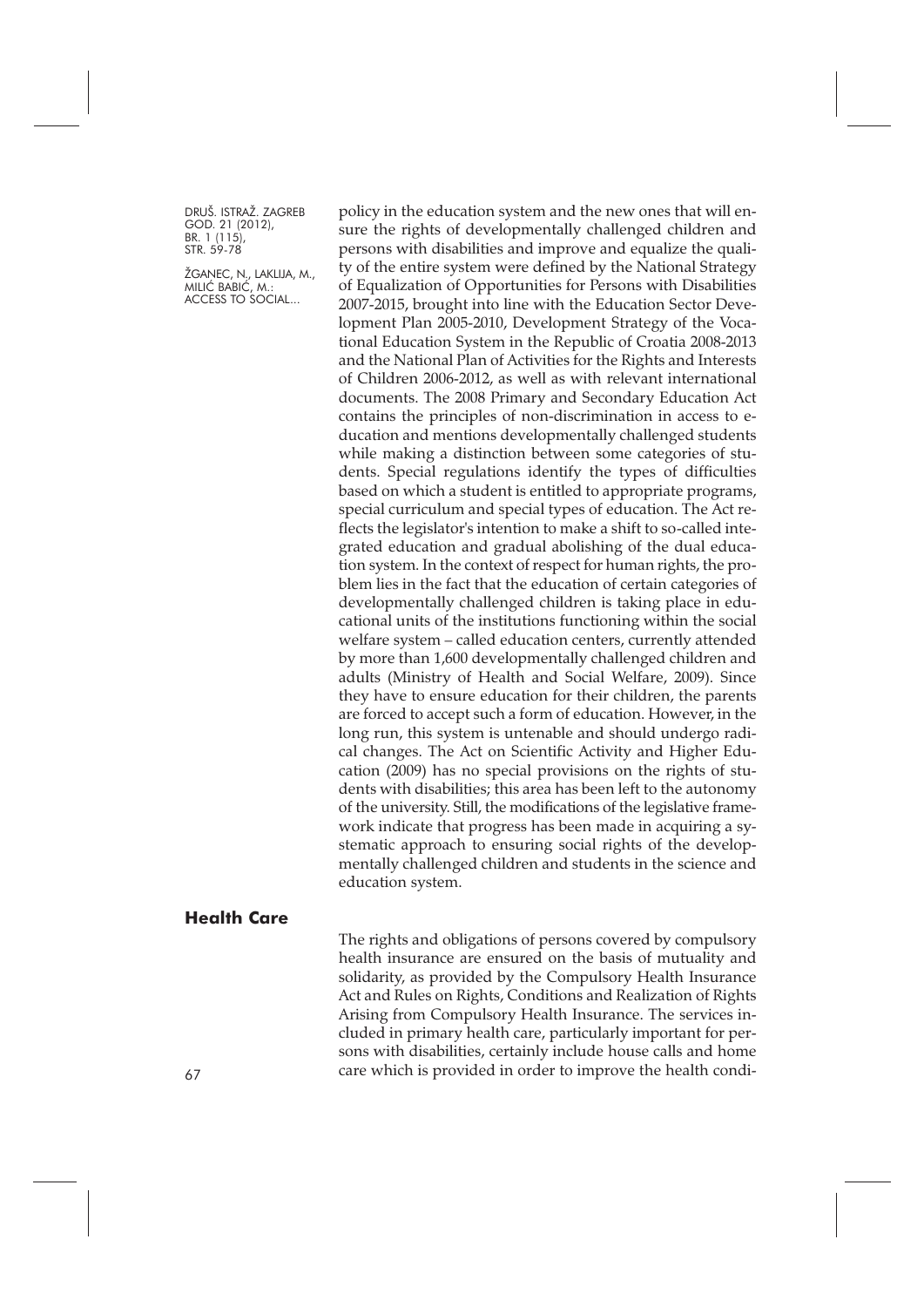ŽGANEC, N., LAKLIJA, M., MILIĆ BABIĆ, M.: ACCESS TO SOCIAL...

tion of a patient and to prevent its deterioration. The right to home care can be exercised if the following conditions have been established: immobility/lower mobility; a deteriorating chronic disease or complications that have appeared; and transient or permanent conditions after complex operations that patients cannot take care of on their own. Domiciliary care and transport by ambulance for special categories of insurees should also be mentioned here. In addition to hospital care, it is also important to mention hospital treatment using physical therapy at home. Insurees are also entitled to: sickness benefit during temporary incapacitation/being unable to work due to a treatment or during other circumstances specified by the Act; pecuniary compensation for being incapacitated to perform job tasks in accordance with regulations on compulsory health insurance contributions; and transportation bonus.

#### **Pension Insurance**

Under the Pension Insurance Act, provided that statutory conditions have been met, persons can exercise their right to a) old- -age pension; b) early-retirement old-age pension; c) disability pension (due to general inability to work or professional inability to work); d) survivor's pension; e) minimum pension; f) basic physical-impairment allowance, professional rehabilitation and, in connection with that right, the right to personal income compensation, traveling allowance (in connection with exercise and use of the rights from pension insurance and professional rehabilitation) and pension supplement for pensions earned under the Pension Insurance Act. In order to become entitled to a disability pension, the conditions concerning disability and years of service for retirement must be met. Disability can occur as a result of a disease, injury outside/at work or occupational disease. A person is considered to have disability when, due to changes in his/her health that cannot be eliminated by medical treatment, the working ability of such a person is permanently reduced by more than a half compared to a healthy person of similar education and ability. When professional inability to work has been established in an insured person, the remaining working ability must then be established if such person, given his/her health condition, age, education and ability, can be made fit for a different full-time job by means of professional rehabilitation. The condition of years of service is met when the length of service for retirement covers at least one third of working life, if the disability has occurred due to a disease/injury outside work before the age of 65. However, the law envisages excep- $\epsilon$  68 tions. If the disability has occurred due to an injury at work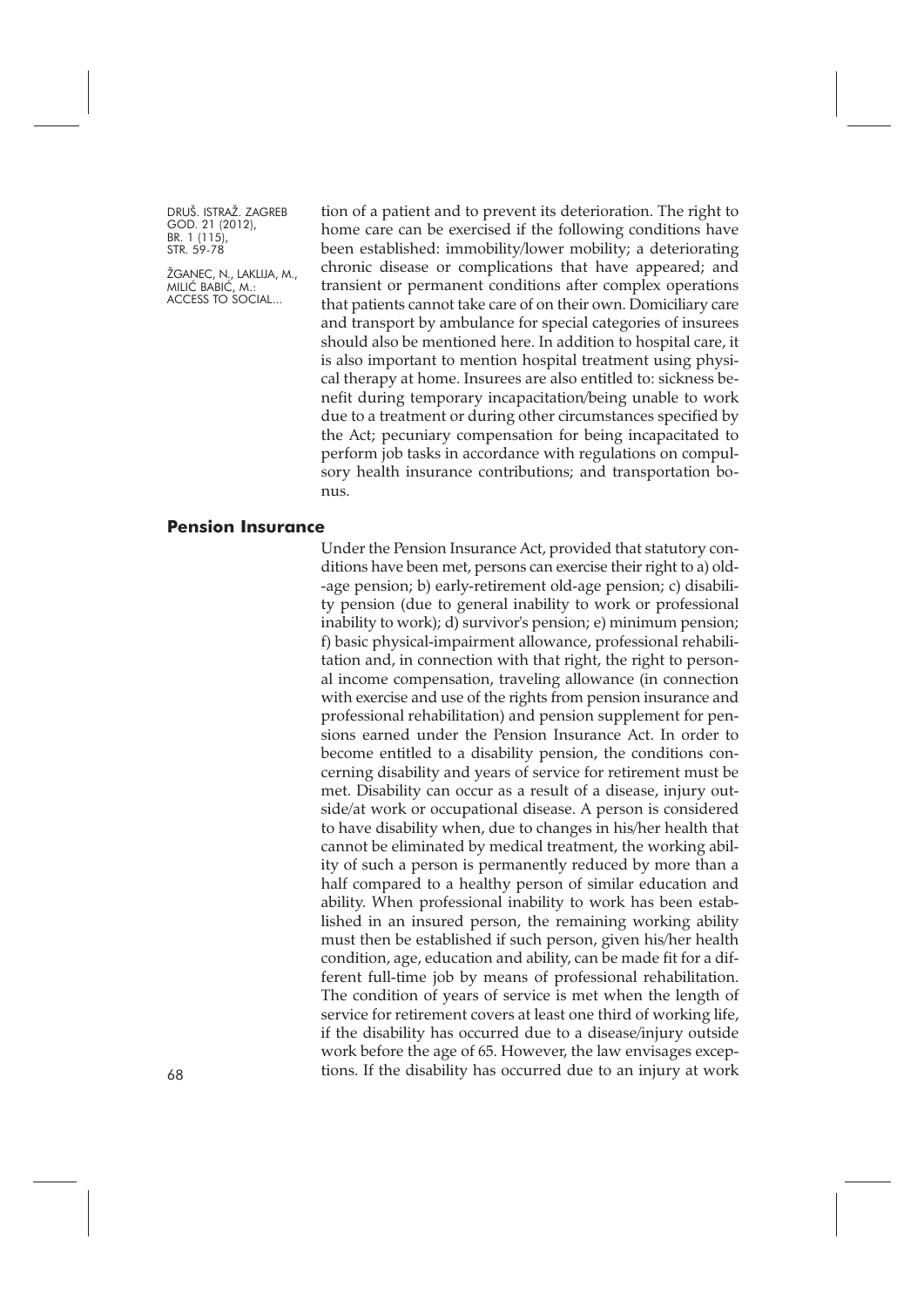ŽGANEC, N., LAKLIJA, M., MILIĆ BABIĆ, M.: ACCESS TO SOCIAL...

or occupational disease, the right to a disability pension is acquired regardless of the length of service for retirement. Disability/physical impairment/general inability to work is established by the authorized unit of the Institute on the basis of expert assessment. The right to physical impairment compensation is acquired in case of an impairment of at least 30%, resulting from an injury at work or occupational disease. Very important is also the right to professional rehabilitation.

The right to children's allowance is provided by the Children's Allowance Act. Under the social welfare regulations, children with severely impaired health are entitled to an allowance in the amount of 25% of the budgetary base, regardless of the amount of the total monthly income per household member. Also, children whose health was severely impaired before the age of 18 are entitled to the allowance by the end of the calendar year in which they turn 27 years of age.

#### **Employment**

According to the Croatian Employment Service (CES) statistics, 6,125 persons with disabilities were registered there at the end of 2009 (accounting for 2.13% of the total number of registered persons) (CES, 2010). In 2009, there were 472 persons with disabilities who made professional inquiries and 1,644 took part in professional counseling (412 attended individual counseling sessions and 1,232 attended group sessions). In accordance with the Act on Professional Rehabilitation and Employment of Persons with Disabilities (OG, 143/02, 33/05) and the measures of the National Strategy of Equalization of Opportunities for Persons with Disabilities 2007-2015, the Institute has been participating in the active policy measures in co-financing of employment and stimulation of integration into the labor market of persons in unfavorable conditions, that is, special groups of unemployed persons that also include persons with disabilities. With mediation of the CES, which provided support in the form of co-financing employment, 1080 persons with disabilities were employed in 2010 (CES, 2011). In 2009, 23 persons with disabilities were included in education and 107 in public work programs (CES, 2010, 33). Since 2009, CES, the City of Zagreb, URIHO and Fund for Professional Rehabilitation and Employment of Persons with Disabilities have been cooperating on establishing a "Working Center" as a new model of professional rehabilitation and employment of the long-term unemployed persons with disabilities. The "Employer of the Year for Persons with Disabilities" Project has also been launched in order to stimulate their employment. The "Encouraging of More Intensive Integration 69 **into Labor Market of Persons with Disabilities**" Project (a part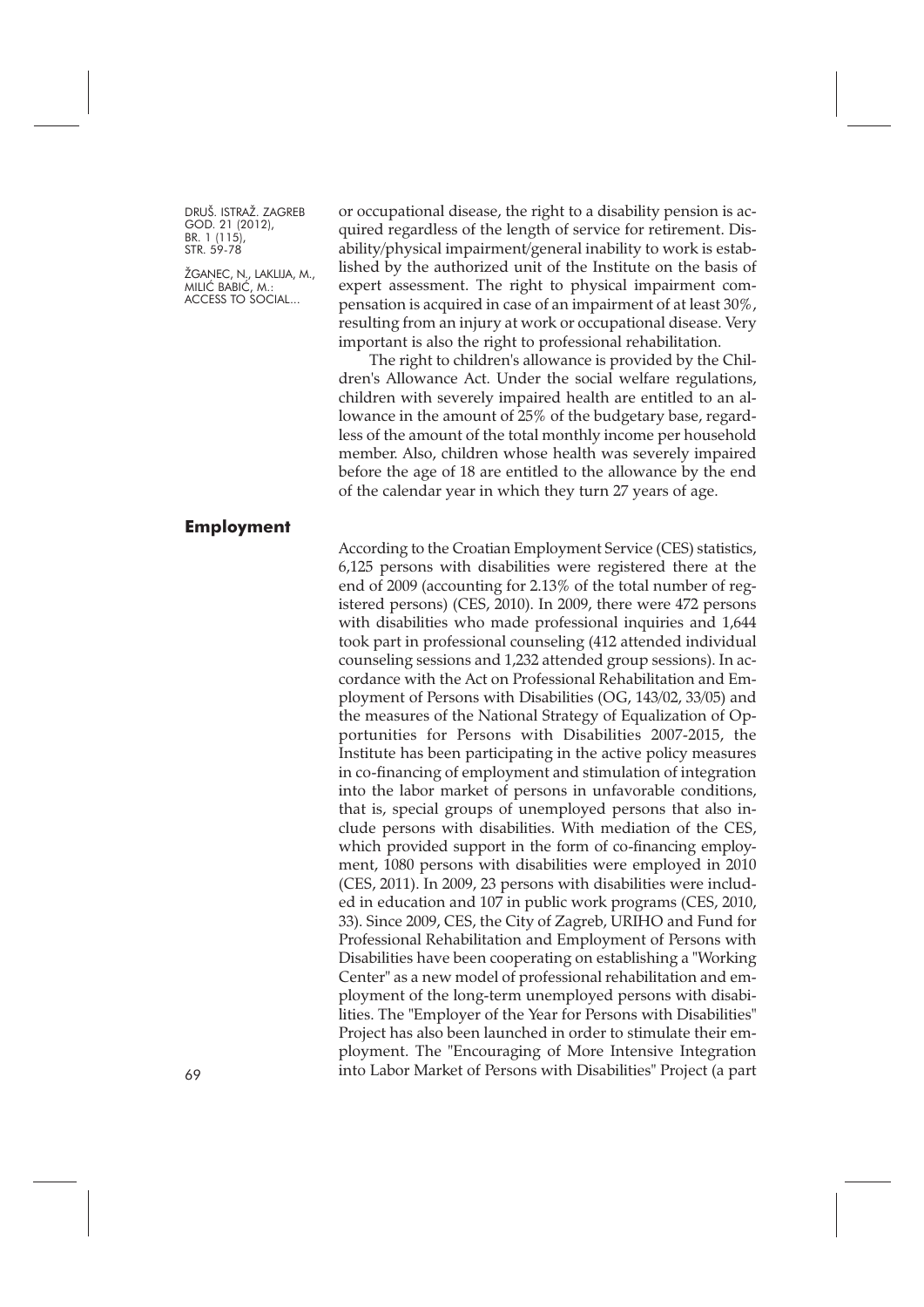of the Instrument for Pre-accession Assistance program) is being implemented at the moment in order to improve social inclusion of persons with disabilities and stimulate their integration into the labor market (CES, 2010).

## **Comments on the Survey Results**

The results of the survey that has been carried out (Tables 1 and 2) show what types and forms of social rights are most frequently used by persons with disabilities and what kinds of rights they consider to be the most important. The obtained results draw our attention to the respondents' focus on financial forms of assistance. That is not so unexpected because their disability often makes it more difficult for them to find employment, thus often leading to poverty and social exclusion (UNDP, 2007). Thus, the respondents claim that, of the rights from the social welfare system, they mostly use the assistance- and carer-allowance, personal disability allowance and one-time payments; of the rights from the pension insurance system – children's allowance; of the rights from the health-care system – exemption from co-payment and orthopedic aids. Of the rights from the education system, they intensely use the right to free textbooks and the right to accommodation in students' dormitories. Of other rights, we can single out the right to fare reduction in public transport. Due to the specific nature of the Questionnaire, the fact that the right to use individual types of assistance is specified to detail by the law, and the indicators we did not have access to on the basis of the instrument used, it would not be justified to generalize the results on the basis of some complex methodological analyses. Further, when asked what types of assistance they needed the most, the majority of the respondents said it was financial assistance, followed by practical assistance, adequate/available health care and psychological assistance/ counseling. According to the UNDP (2007), people with disability are still invisible in the community and are not largely integrated into the social fabric. A substantial amount of research, as well as measures of state institutions, have confirmed that discrimination against the disabled persists in all areas of social fabric (education, health, social welfare, employment, housing, environment and public life).

### **SOME CHARACTERISTICS OF THE REFORMS CARRIED OUT IN THE SYSTEMS RESPONSIBLE FOR ACCESS TO SOCIAL RIGHTS FOR PERSONS WITH DISABILITIES**

Although it is possible to discuss the social rights of persons with disabilities in their present form in the context of the above mentioned documents, in wider terms they neverthe-70 less follow the concept of the social state that emerged in the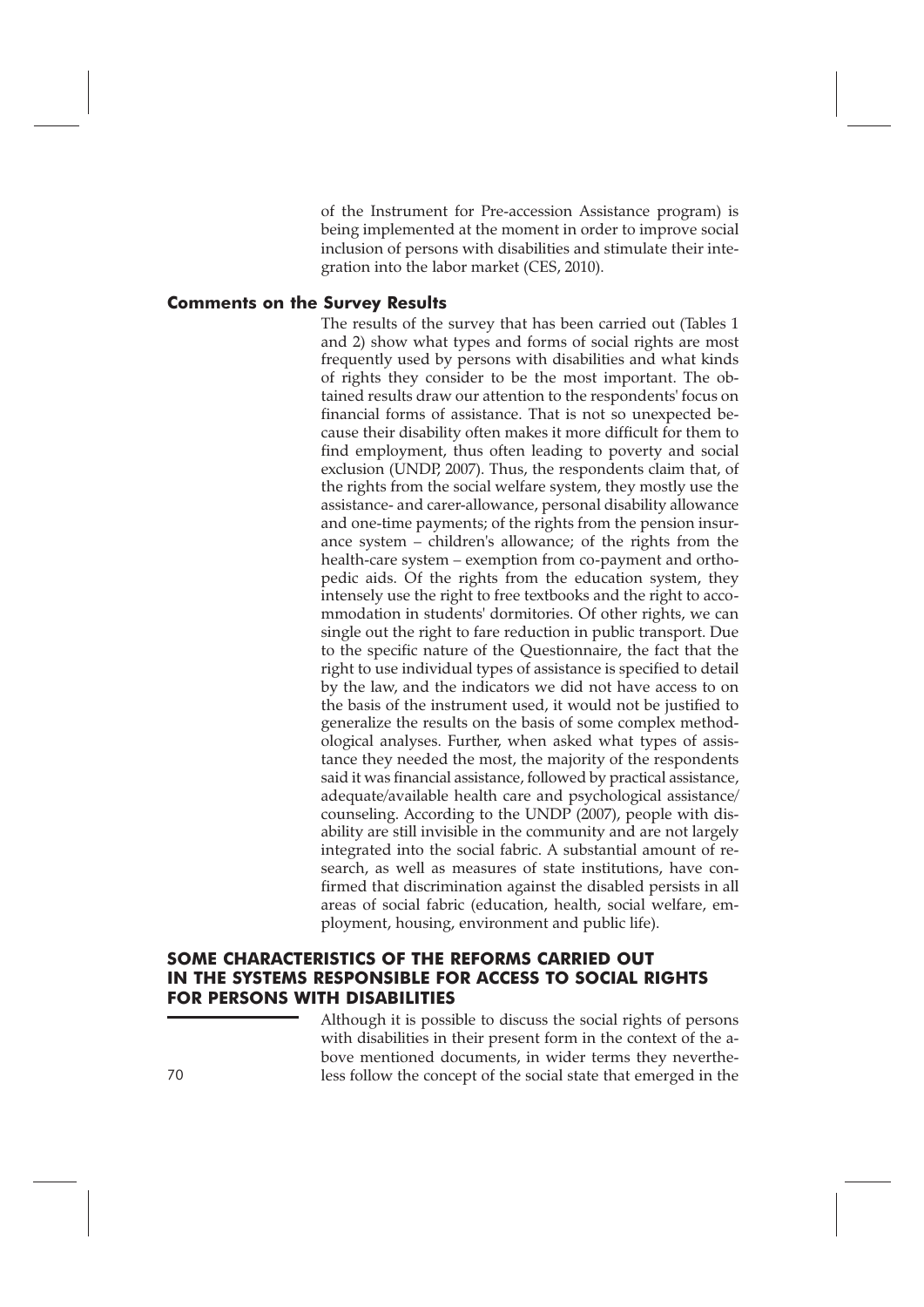ŽGANEC, N., LAKLIJA, M., MILIĆ BABIĆ, M.: ACCESS TO SOCIAL...

19th century as an "extension of the classical protector-state" (Puljiz et al., 2005, 23). Under the challenges of globalization that is bringing along the growing international competition in economy and in other sectors of society, systematic social reforms have been launched. As Bonoli and Palier (1998) point out, the first wave of social state reforms that took place in the UK and U.S. in the 1980s and in continental Europe in the 1990s left most of the social protection systems rather intact. However, some of the reforms that had been carried out created possibilities for the reforms in the late 1990s. When discussing reforms and decentralization, Kissane (2006), points out that reforms are implemented for various reasons and that local authorities are more skilled in providing assistance to families in need than the central government because they are better connected and more aware of local people's problems. Discussing privatization in the area of social protection, Pearson and Martin (2005) point out that public expenditure in the 29 OECD countries has reached some 43% of the GDP. Since social expenditure accounts for one half of this expenditure, the private sector's more intense penetration to the area of social protection services is being considered. Past experience with this diversification of service providers has resulted in the following conclusions: a) creating opportunities for private service providers is linked with the possibility of wider choice and innovation, and b) efficiency in final gains is limited due to rising prices of services and high tax incentives for private service providers that are required. Discussing the main trends in social reforms, Bonoli et al. (2000, according to Puljiz et al., 2005) emphasize two main trends: the trend of privatization and the trend of transferring part of the social insecurity from the state to the individual. In addition, pressures on the social sphere, which are reflected on the level of international economic competition, lead to globalization of social policies and the creation of a European social model.

Although reforms in health care, pension and other social policy systems in Croatia started as early as in the wartime and post-war conditions of the 1990s, in order to establish a system based on ethical and expert principles, the systematic reforms of social policy began in the 2000s (Puljiz and Žganec, 2002). As one of the largest social-policy systems in Croatia, the pension system "has the function to be used by individuals and their families as a mechanism that will enable them to distribute expenditure across their lifetime, particularly after their working life, in case of disability or loss of a provider, that is, when insurees and those supported by them 71 cannot work for a living any more" (Puljiz, 2007, 164). The rights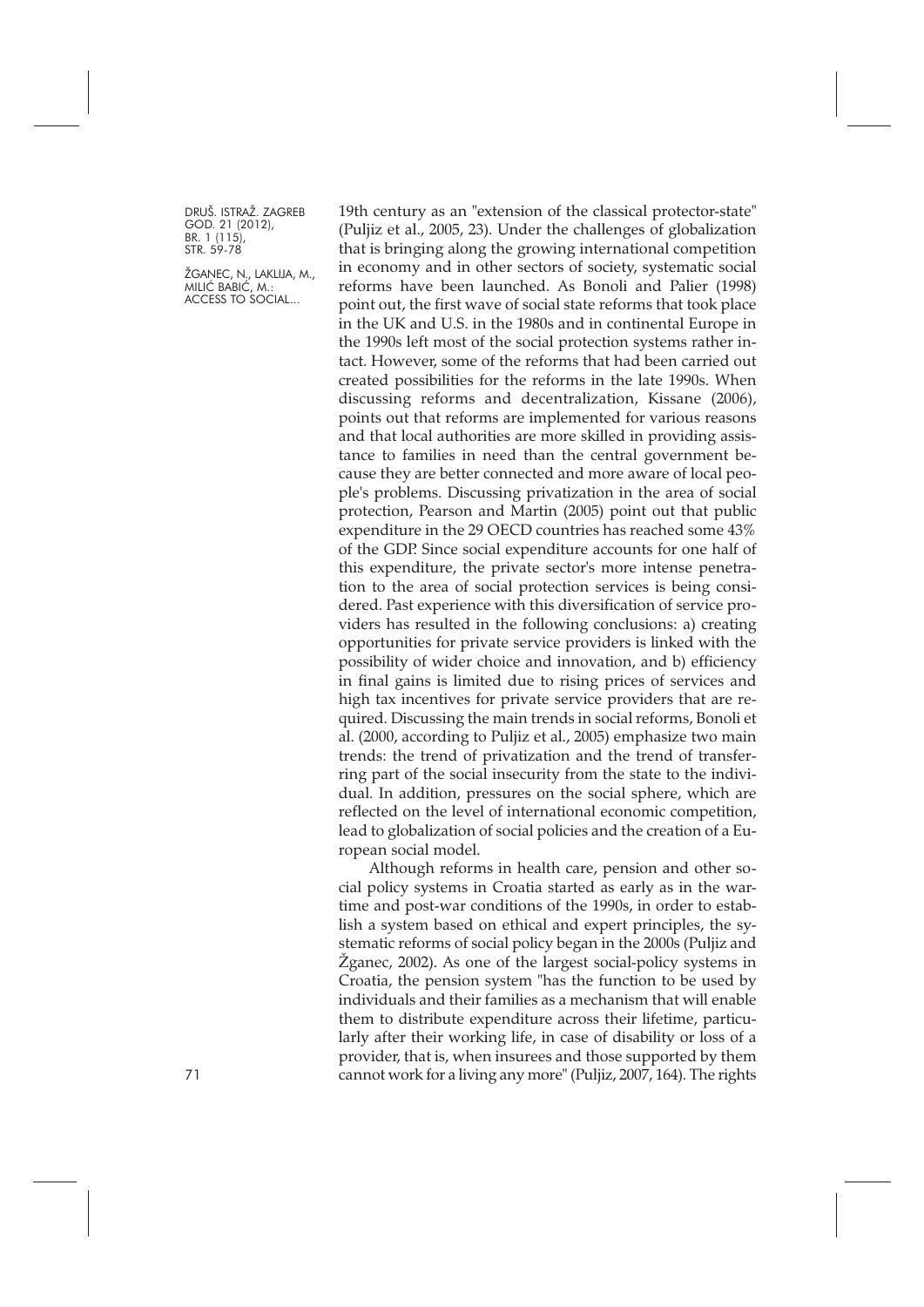ŽGANEC, N., LAKLIJA, M., MILIĆ BABIĆ, M.: ACCESS TO SOCIAL...

that persons with disabilities can exercise within the pension system have been jeopardized because of the crisis of that pension system caused by negative demographic trends, the economic situation, the aftermath of war and, also, a bad pursuit of the pension insurance policy. The early 2000s witnessed the beginning of a large-scale pension reform that was supposed to contribute to stabilization of the system and enable financing of the pension insurance rights. As Puljiz (2007, 182) points out, at the very beginning of the reform, "harder conditions for disability retirement were laid down and the procedure of assessment of disability was changed, too. In addition to general disability, professional disability was introduced, as well." The numerous solutions that followed as part of the pension system reforms (e.g. introduction of the second and third pillars of insurance) did not substantially improve the access to the rights for persons with disabilities. For this reason, despite some undeniably positive results of the reforms carried out so far (the stabilization effect), further reforms aiming to maintain the system can be expected.

As for the health care system, in the opinion of the European Observatory on Health Care Systems (1999, according to Zrinščak, 2007) Croatia entered the 1990s with a dysfunctional, poorly organized and expensive health care system which needed thorough reconstruction. This was the reason why several reforms have been carried out – in 1993, 2000 and 2006. The latter one is still ongoing and its concept can be found in the document called the National Development Strategy for Health Care 2006-2011. As Zrinščak (2007, 205) points out, the 2006 reform "tried to devise an integral vision of health care and also to find a prompt solution for its most urgent financial problems". The reforms that have so far influenced the rights of persons with disabilities have had a limited positive effect which, among other things, is reflected in the extended list of free drugs, reduced waiting lists for specialist and consulting services and improvements in the orthopedic aid procurement system. However, the accumulated problems (financing, inadequate health-care coverage of certain areas, unsatisfactory ratio of medical staff etc.) constitute substantial barriers to exercising of rights. In the reforms which are to follow, particular attention will have to be paid to it.

Reforms in the education system in the past few years have contributed to a better-quality access to social rights for persons with disabilities. Thus, the 2006 primary school curriculum envisages flexible contents and forms of work that would fit integrated education of developmentally challenged schoolchildren. Also, under the laws on primary and secon-72 dary education, classes at home are provided for the school-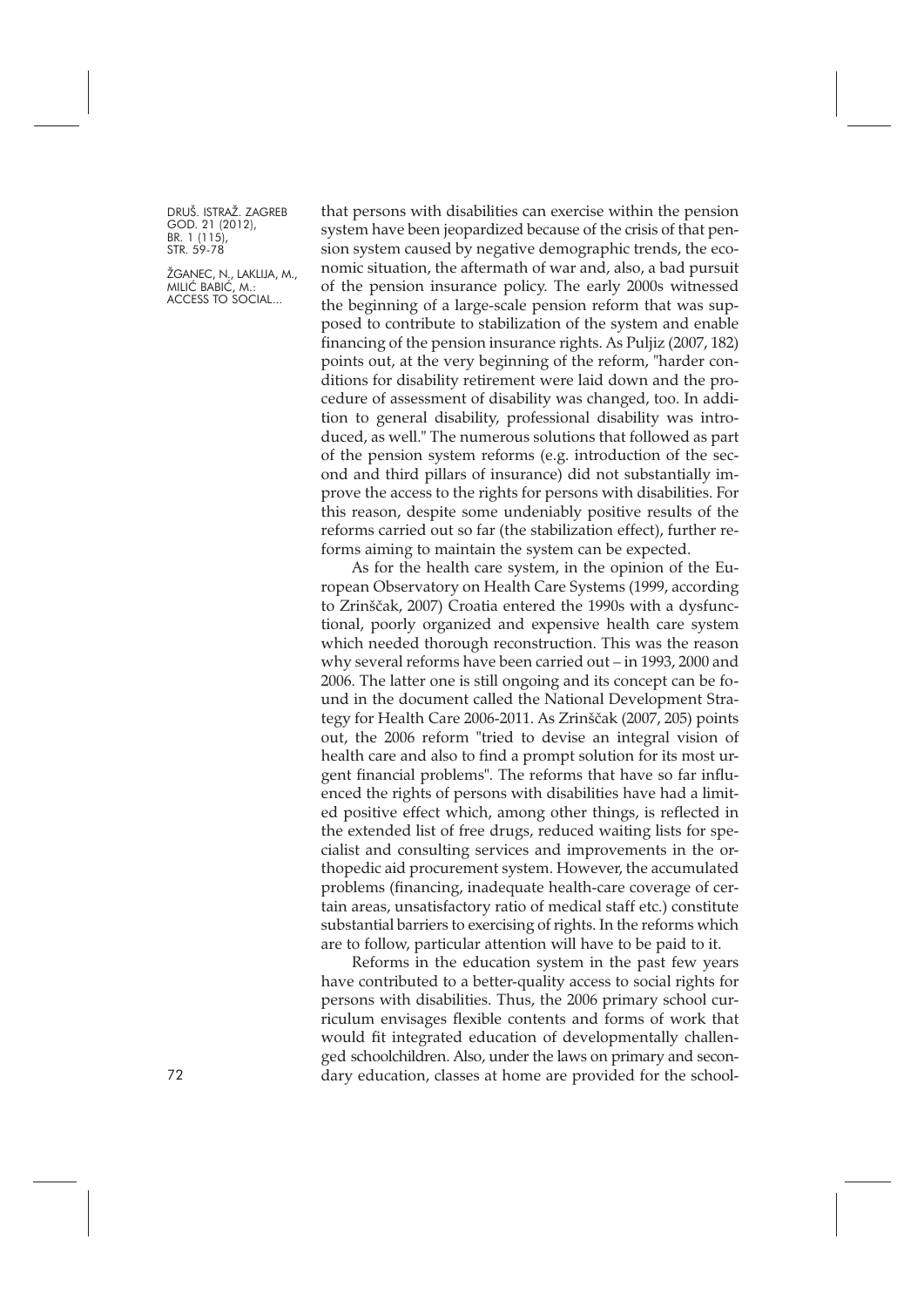ŽGANEC, N., LAKLIJA, M., MILIĆ BABIĆ, M.: ACCESS TO SOCIAL...

children who are not able to attend classes in school due to their condition. The Development Strategy for Vocational Education System in Croatia 2008-2013 was passed and the Agency for Vocational Education and Agency for Adult Education were strengthened. Implementation of a law on adult education is expected (Commission of the European Communities, 2008). Education of primary-school students with developmental difficulties is taking place in primary schools with full or partial integration, depending on the degree and type of difficulties. While progress has been made in access to the rights in education, some issues have remained open: existence of the dual education system, ill-prepared regular system for acceptance of children with developmental difficulties, teachers' competence to work with them, and insisting on the concept of integration of children with developmental difficulties into the regular education system instead of supporting a more adequate concept of inclusion for this student population.

The reforms in the employment system and protection of the unemployed are outlined in the National Employment Action Plan 2005-2008, which is the first national plan of this kind. Based on the Joint Memorandum on Priorities of the Employment Policy prepared by the Croatian Government and General Directorate for Employment of the European Commission, preparation of the Annual Plan for Stimulation of Employment is envisaged. The Plan will deal with social issues and equal opportunity issues. The Croatian Government has enacted Annual Plans for 2007 and 2008, as well as the National Plan for Stimulation of Employment 2009-2010, which includes measures for stimulation of entrepreneurship, cooperatives, co-financing of employment, education and self-employment. The measures are directed toward employment and education of long-term unemployed persons, young persons without working experience, the elderly, and those with lower qualifications in order to help them acquire the skills and knowledge which are in demand on the labor market. Furthermore, a part of the operational measures would be focused on promoting integration and the fight against discrimination against persons who are in an unfavorable position on the labor market. The Act on Professional Rehabilitation and Employment of Persons with Disabilities (2002) was supposed to give substantial impetus to the employment of persons with disabilities; however, the results of its implementation have been inadequate.

In 2005, the Ministry of Health and Social Welfare, which is responsible for preparation and implementation of the 73 social welfare reform in Croatia, introduced a new structure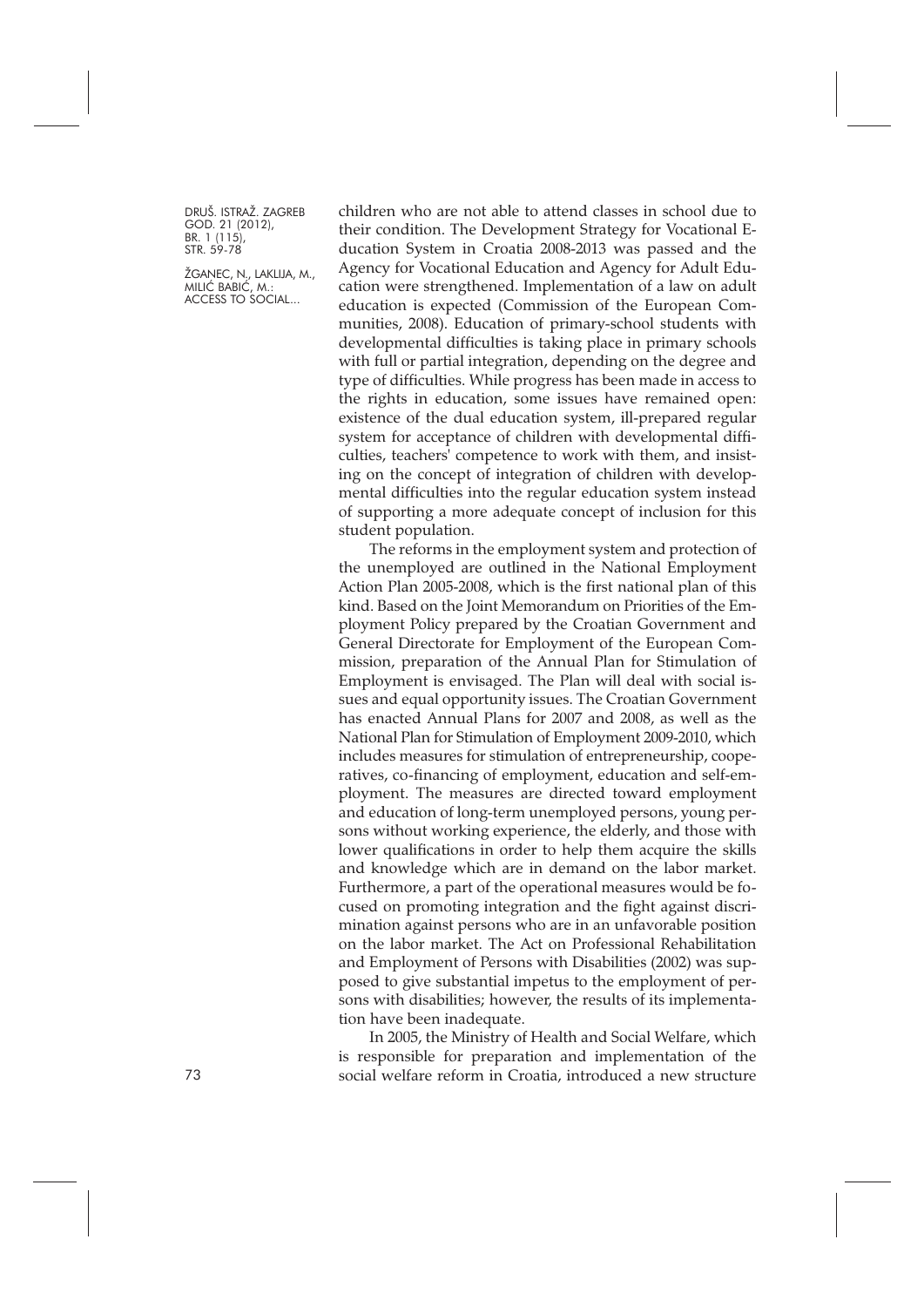ŽGANEC, N., LAKLIJA, M., MILIĆ BABIĆ, M.: ACCESS TO SOCIAL...

of the system reform project. This project pays much more attention to investments in physical infrastructure (construction and hygienic-sanitary conditions of accommodation) than to investments in restructuring of business processes. This leads to delays in reorganization of the contents of the social services system. As a result, important amendments to laws are not being carried out. Only in the past year and a half certain progress could be seen in preparation of amendments to the legislation (some crucial bills are being submitted to public discussions now) and in introduction of a system of quality, standards and information technology that should contribute to a future system that will function better and provide services available to all.

# **CONCLUSIONS**

The passing of the European Social Charter has placed the issue of social rights into the focus of social interest. As a result, the issue of citizens' access to social rights has become much more intensive in the past decade. Persons with disabilities constitute a group which, due to their special characteristics, needs additional engagement and special attention in policy- -making in all social-policy systems. Despite numerous solutions in national legislations, international legislation and numerous special programs, the access of persons with disabilities to various social rights requires additional attention in most countries. Croatia is not an exception here: while it has made undeniable progress in guaranteeing social rights to persons with disabilities, many other activities and areas are yet to be improved or designed. The results of the survey indicate that financial problems are on the top of the list of priorities of persons with disabilities. This partly suggests that they lack means of subsistence and have access to/are familiar with, too few social and other services in the community that, if available to them, could reduce their considerable need of financial sources. This situation suggests that improvements and reforms are required in various social security systems. They would make the guaranteed social rights really available to those for whom they have been designed. Although the current economic situation in the world seriously hinders the improvements of the social policy system, it is encouraging that the EU countries and most of the important international organizations are starting to see social payments as an investment, not as spending. The results of such tendencies can clearly be seen in numerous improvements of the position of persons with disabilities, primarily in terms of legislation. It is to be expected that, in the period to come, improve-74 ments will also be visible in the actual access to social rights.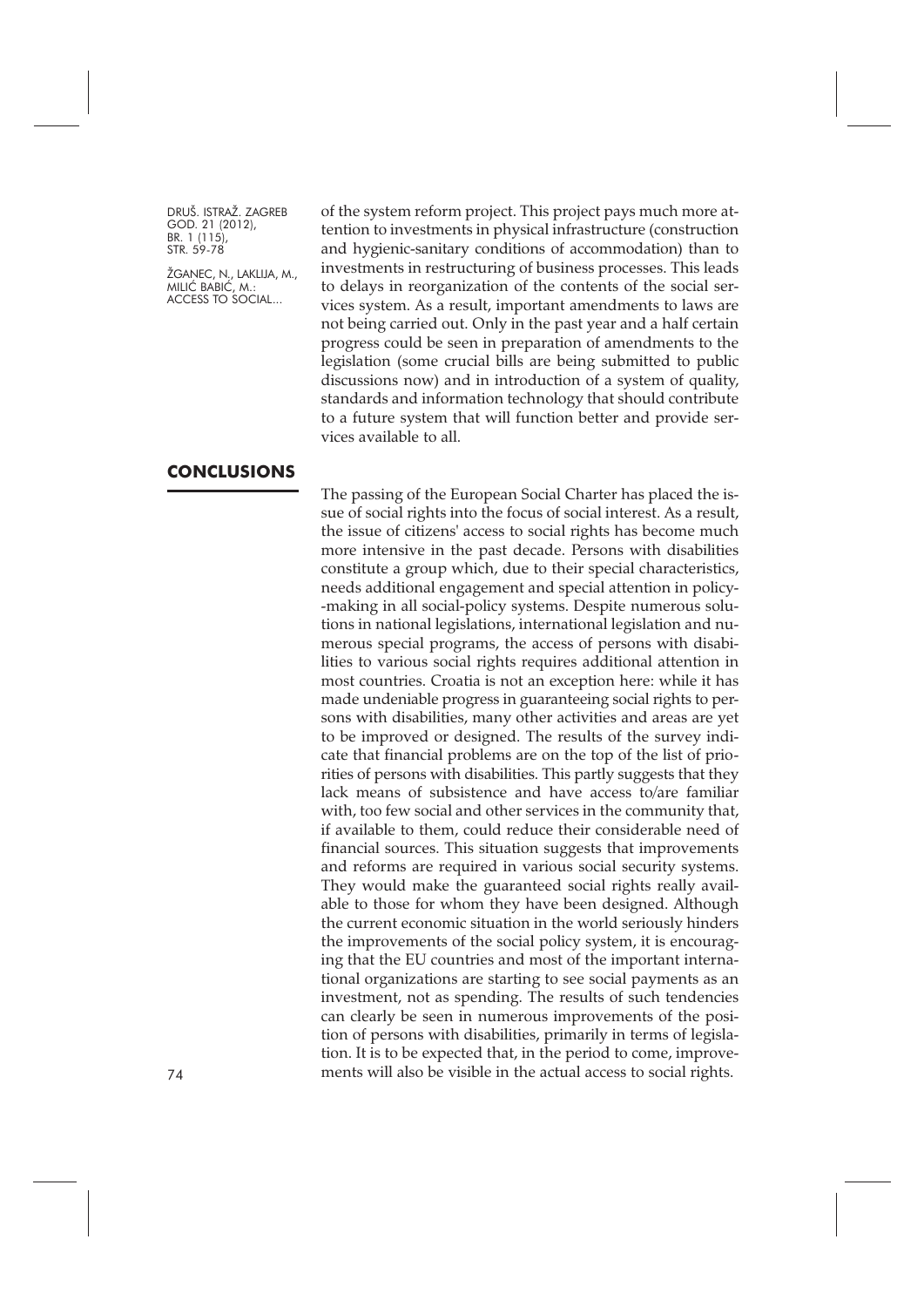# **ANNEX**

|                 |                                           |          | No   | Yes, before    |      | I receive      |      |
|-----------------|-------------------------------------------|----------|------|----------------|------|----------------|------|
|                 |                                           | N        | $\%$ | N              | %    | N              | $\%$ |
| Social          | Assistance- and carer-allowance           | 99       | 39.2 | 28             | 10.9 | 127            | 49.9 |
| Welfare         | Personal disability allowance             | 134      | 46   | 15             | 5.1  | 142            | 48.9 |
|                 | One-time payment                          | 120      | 46   | 104            | 40   | 36             | 14   |
|                 | Assistance for support                    | 131      | 72.1 | 12             | 6.7  | 39             | 21.2 |
|                 | Assistance in food, clothing, firewood    | 136      | 74.1 | 29             | 15.7 | 19             | 10.2 |
|                 | Accommodation outside family              | 133      | 78.1 | 24             | 14.3 | 13             | 7.6  |
|                 | House care                                | 160      | 88.4 | 12             | 6.7  | 9              | 4.9  |
|                 | Services of personal assistant            | 174      | 95.7 | $\mathbf{1}$   | 0.2  | 7              | 4.1  |
| Pension         | Children's allowance                      | $\theta$ | 45.3 | 45             | 25.5 | 51             | 29.2 |
| Insurance       | Unemployment benefit                      | 109      | 76.6 | 14             | 10   | 19             | 13.4 |
|                 | Increased children's allowance            | 117      | 77.5 | 13             | 8.8  | 21             | 13.7 |
|                 | Reduced working hours                     | 107      | 90.2 | 10             | 8.2  | $\overline{2}$ | 1.6  |
|                 | Leave of absence until child with serious |          |      |                |      |                |      |
|                 | difficulties in development turns 7       | 98       | 96.8 | $\overline{2}$ | 2.2  | 1              | 1    |
| Health          | Exemption from co-payment                 | 43       | 15.3 | 20             | 7.3  | 215            | 77.4 |
| Insurance       | Orthopedic aids                           | 91       | 38.9 | 32             | 13.5 | 112            | 47.7 |
|                 | Speech pathologist's assistance           | 141      | 80.3 | 30             | 16.9 | 5              | 2.8  |
|                 | Allowance for extended maternity leave    | 96       | 88.5 | 10             | 8.9  | 3              | 2.6  |
| Education       | Free textbooks                            | 89       | 56.9 | 47             | 30.1 | 20             | 13   |
|                 | Accommodation in students' dormitory      | 123      | 81.5 | 22             | 14.6 | 6              | 3.9  |
|                 | Free hot meals for schoolchildren         | 97       | 82.8 | 15             | 12.4 | 6              | 4.8  |
|                 | Lower price of nursery/kindergarten       | 96       | 87.8 | 8              | 7.6  | 5              | 4.6  |
|                 | Free extended stay in school              | 98       | 87.4 | 11             | 10   | 3              | 2.6  |
|                 | Priority when enrolling in nursery/       |          |      |                |      |                |      |
|                 | kindergarten                              | 99       | 25.4 | 11             | 2.9  | 2              | 0.4  |
|                 | Scholarships                              | 138      | 92.9 | 6              | 4.1  | $\overline{4}$ | 3    |
| Other<br>Rights | Free legal counseling                     | 132      | 68.2 | 41             | 21.1 | 21             | 10.8 |
|                 | Counseling in upbringing of children      | 99       | 84   | 14             | 11.6 | 5              | 4.4  |
|                 | Fare reduction                            | 114      | 56.8 | 21             | 10.5 | 66             | 32.7 |
|                 | Psychological assistance                  | 121      | 67   | 37             | 20.2 | 23             | 12.8 |

| <b>O</b> TABLE 1<br>Types and forms of<br>social rights that are |                                                                                                   | N              |
|------------------------------------------------------------------|---------------------------------------------------------------------------------------------------|----------------|
| most frequently used<br>by persons with<br>disabilities in our   | Financial/material assistance<br>Practical assistance in everyday activities / Personal assistant | 243<br>68      |
| sample                                                           | Adequate/Available health care/rehabilitation/physiotherapy                                       | 62             |
|                                                                  | Psychological assistance/Counseling                                                               | 39             |
| $\supset$ TABLE 2<br>Types of assistance                         | Orthopedic/other aids                                                                             | 27             |
| perceived by the                                                 | Employment                                                                                        | 20             |
| respondents (persons                                             | Free legal counseling                                                                             | 11             |
| with disabilities) as the<br>most important (open                | Access to information                                                                             | 4              |
| question)                                                        | Support of NGOs                                                                                   | 4              |
|                                                                  | Care outside family                                                                               | $\overline{4}$ |
|                                                                  |                                                                                                   |                |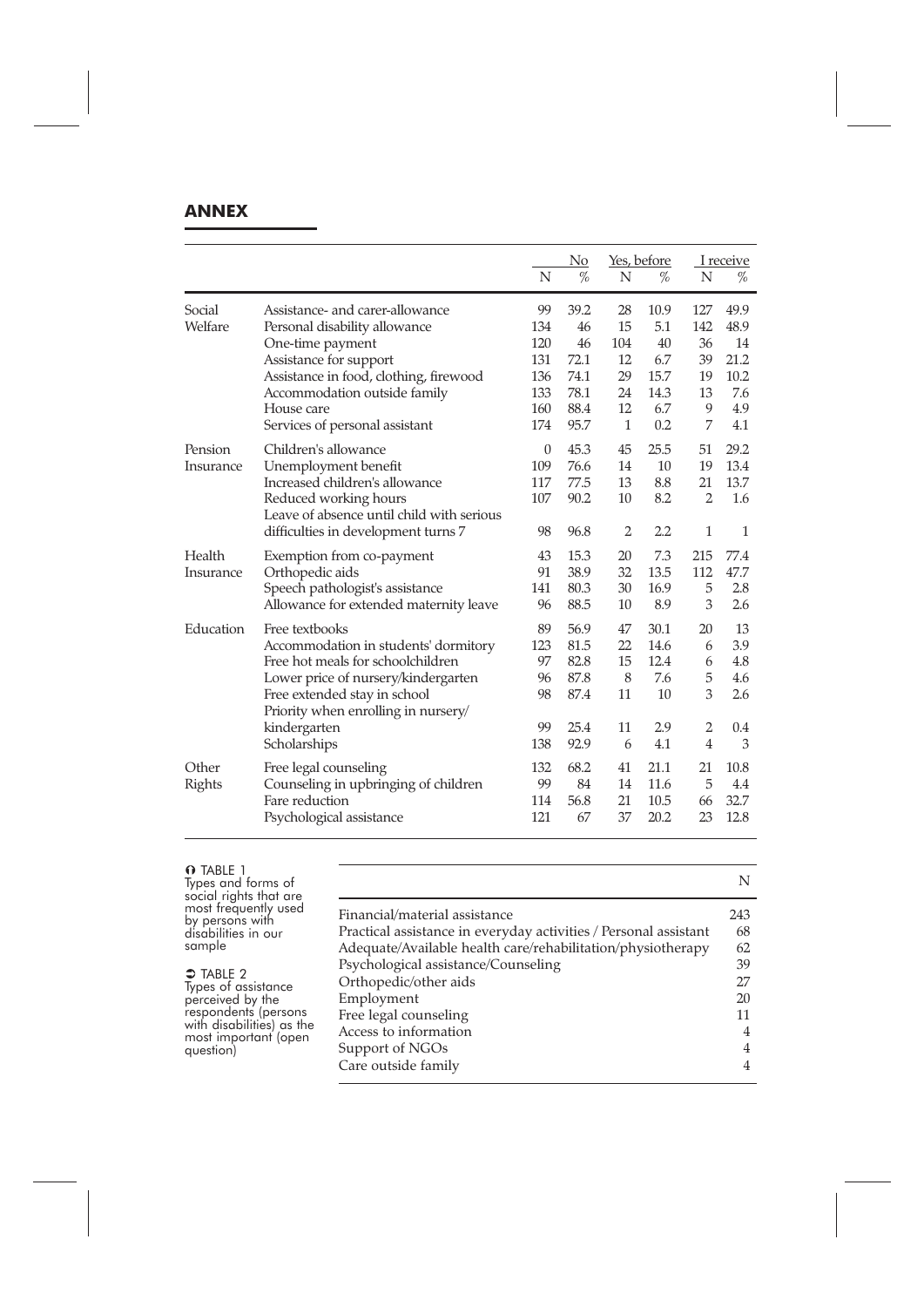## **REFERENCES**

Act on Professional Rehabilitation and Employment of Persons with Disabilities. *Official Gazette* No. 143/02, 33/05.

Act on Scientific Activity and Higher Education. *Official Gazette* No. 45/09.

Bonoli, G. and Palier, B. (1998), Changing the Politics of Social Programmes: Innovative Change in British and French Welfare Reforms. *Journal of European Social Policy*, 8 (4): 317-330. [doi:10.1177/095](http://dx.doi.org/10.1177/095892879800800403) [892879800800403](http://dx.doi.org/10.1177/095892879800800403)

Children's Allowance Act. *Official Gazette* No. 94/01, 138/06, 107/07.

Commission of the European Communities (2008), *Croatia 2008 Progress Report*, Brussels, Commission of the European Communities.

Compulsory Health Insurance Act. *Official Gazette* No. 158/08.

Council of Europe (1992), *Council of Europe Parliamentary Assembly Recommendation 1185,* Council of Europe.

Croatian Bureau of Statistics (2001), *Census 2001,* <http://dzs.hr> (11. 09. [2010\)](http://dzs.hr)

Croatian Employment Service (2010), *Godišnjak 2009* (*Yearbook 2009*), Zagreb, Hrvatski zavod za zapošljavanje (Croatian Employment Service).

Croatian Employment Service (2011), *Report on the Activities of the Croatian Employment Service in the Employment of People with Disabilities in the Period from 01 January to 31 December 2010,* Zagreb.

Daly, M. (2002), *Access to Social Rights in Europe*, Strasbourg, Council of Europe.

Duffy, K. (1998), *The Human Dignity and Social Exclusion Project: Opportunity and Risk Trends of Social Exclusion in Europe*, Strasbourg, Council of Europe.

Esping-Andersen, G. (1990), *The Three Worlds of Welfare Capitalism*, Cambridge, Polity Press.

European Commission (2002), *Joint Report on Social Inclusion*, Brussels, Directorate General for Employment and Social Affairs.

European Convention on Human Rights. *Official Gazette* No. 6/99.

Government of the Republic of Croatia (2004), *National Employment Action Plan 2005-2008.*

Government of the Republic of Croatia (2007), *Annual Plan for Stimulation of Employment for 2007.*

Government of the Republic of Croatia (2008), *Annual Plan for Stimulation of Employment for 2008.*

Government of the Republic of Croatia (2009), *National Plan for Stimulation of Employment for 2009-2010.*

Kissane, R. J. (2006.), Responsible but Uninformed? Nonprofit Executive and Program Directors Knowledge of Welfare Reform. *Social Service Review*, 80 (2): 322-345. [doi:10.1086/501490](http://dx.doi.org/10.1086/501490)

Leutar, Z. and Buljevac, M. (2012), Zaposlenost osoba s invaliditetom 76 u Hrvatskoj i zemljama Europske unije (Employment of People with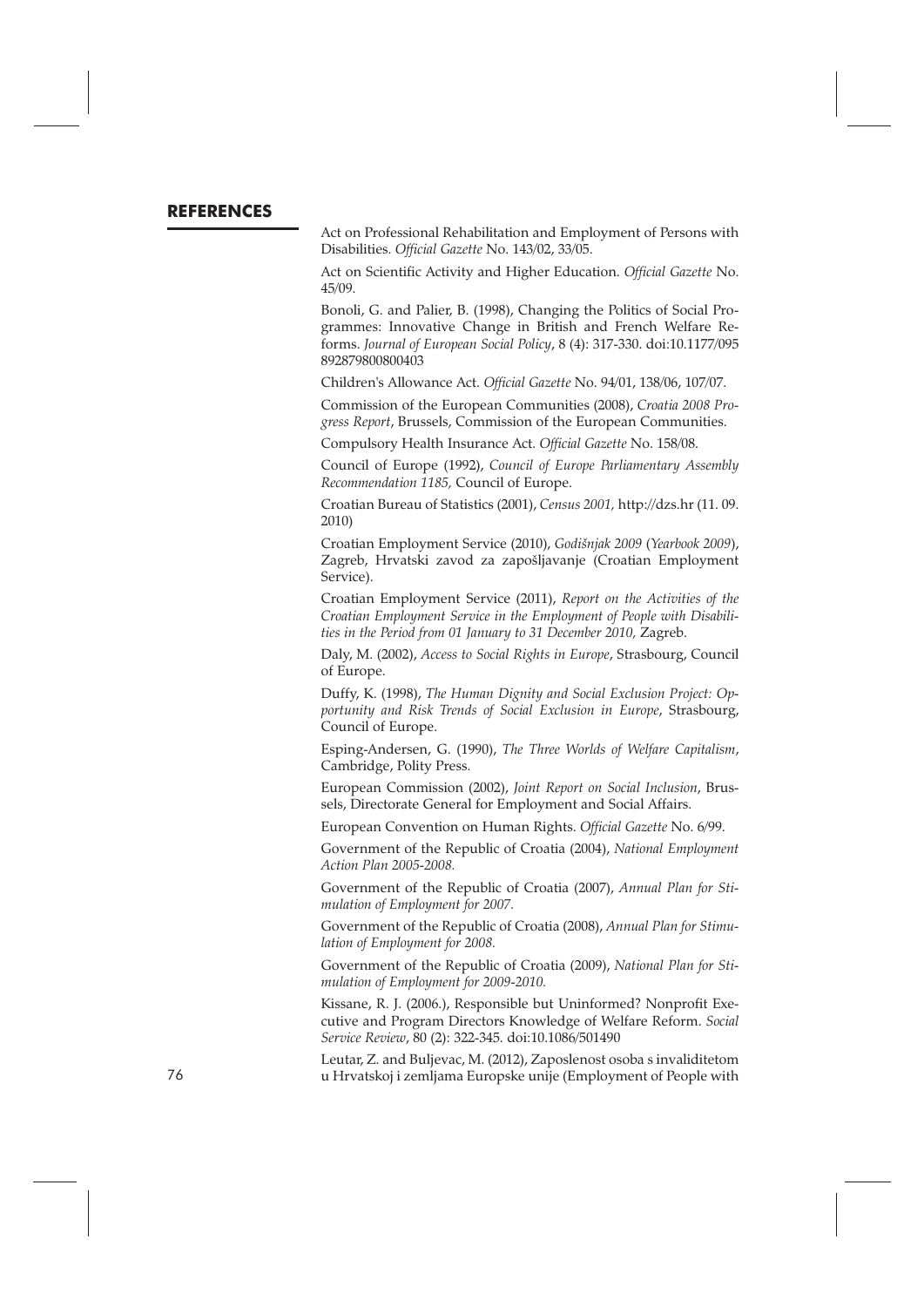ŽGANEC, N., LAKLIJA, M., MILIĆ BABIĆ, M.: ACCESS TO SOCIAL...

Disabilities in Croatia and the Member States of the European Union). *Društvena istraživanja*, 21 (1): 79-100.

Ministry of Health and Social Welfare (2009), *Annual Statistical Report on the Applied Social Welfare Rights, Legal Protection of Children, Youth, Marriage, Family and Persons Deprived of Working Ability, and Protection of Physically or Mentally Challenged Persons in the Republic of Croatia in 2008,* Zagreb.

Ministry of Science, Education and Sport (2005), *Education Sector Development Plan 2005-2010,* Zagreb.

Ministry of Science, Education and Sport (2006), *Primary School Curriculum*, Zagreb.

Ministry of Science, Education and Sport (2008), *National Pedagogical Standards for Primary Education System*, Zagreb.

Ministry of Science, Education and Sport (2008), *Development Strategy of the Vocational Education System in the Republic of Croatia 2008-2013,* Zagreb.

Munday, B. (2010.), *Integrated Social Services in Europe*, Zagreb, Pragma. National Strategy of Equalization of Opportunities for Persons with Disabilities 2007-2015, *Official Gazette* No. 63/07.

National Development Strategy for Health Care 2006-2011, *Official Gazette* No. 72/06.

Pearson, M. and Martin, J. P. (2005), *Should We Extend the Role of Private Social Expenditure?*, OECD Social, Employment and Migration Working Papers.

Pension Insurance Act. *Official Gazette* No. 102/98, 71/99, 127/00, 59/01, 109/01, 147/02, 117/03, 30/04, 177/04, 92/05, 43/07, 79/07, 35/08.

Potočnjak, Ž. and Vukorepa, I. (2007), Zakon o socijalnoj skrbi (Social Welfare Act), unofficial final draft, Zagreb, *Official Gazette*.

Primary and Secondary Education Act. *Official Gazette* No. 87/08.

Puljiz, V. (2004), Socijalna prava i socijalni razvoj Republike Hrvatske (Social Rights and Social Development of the Republic of Croatia). *Revija za socijalnu politiku*, 11 (1): 3-20. [doi:10.3935/rsp.v11i1.65](http://dx.doi.org/10.3935/rsp.v11i1.65)

Puljiz, V. (2007), Hrvatski mirovinski sustav: korijeni, evolucija i perspektive (The Croatian Pension System: Origins, Evolution and Perspectives). *Revija za socijalnu politiku*, 14 (2): 163-192. [doi:10.3935/rsp.](http://dx.doi.org/10.3935/rsp.v14i2.698) [v14i2.698](http://dx.doi.org/10.3935/rsp.v14i2.698)

Puljiz, V. and Žganec, N. (2002), *Sustav socijalne pomoći i socijalne skrbi: mirovinski sustav i socijalna skrb* (*The Social Assistance and Social Welfare Pension System and Social Welfare*), Zagreb, Ured za strategiju razvitka Republike Hrvatske.

Puljiz, V., Bežovan, G., Šućur, Z. and Zrinščak, S. (2005), *Socijalna politika* (*Social Policy*), Zagreb, Udžbenici Pravnog fakulteta u Zagrebu.

Rules on Rights, Conditions and Realization of Rights Arising from Compulsory Health Insurance. *Official Gazette* No. 4/94, 31/95, 57/96, 71/96, 108/96, 79/97.

Sajo, A. (2005), Social Rights: A Wide Agenda. *European Constitutional* 77 *Law Review*, 1: 38-43.